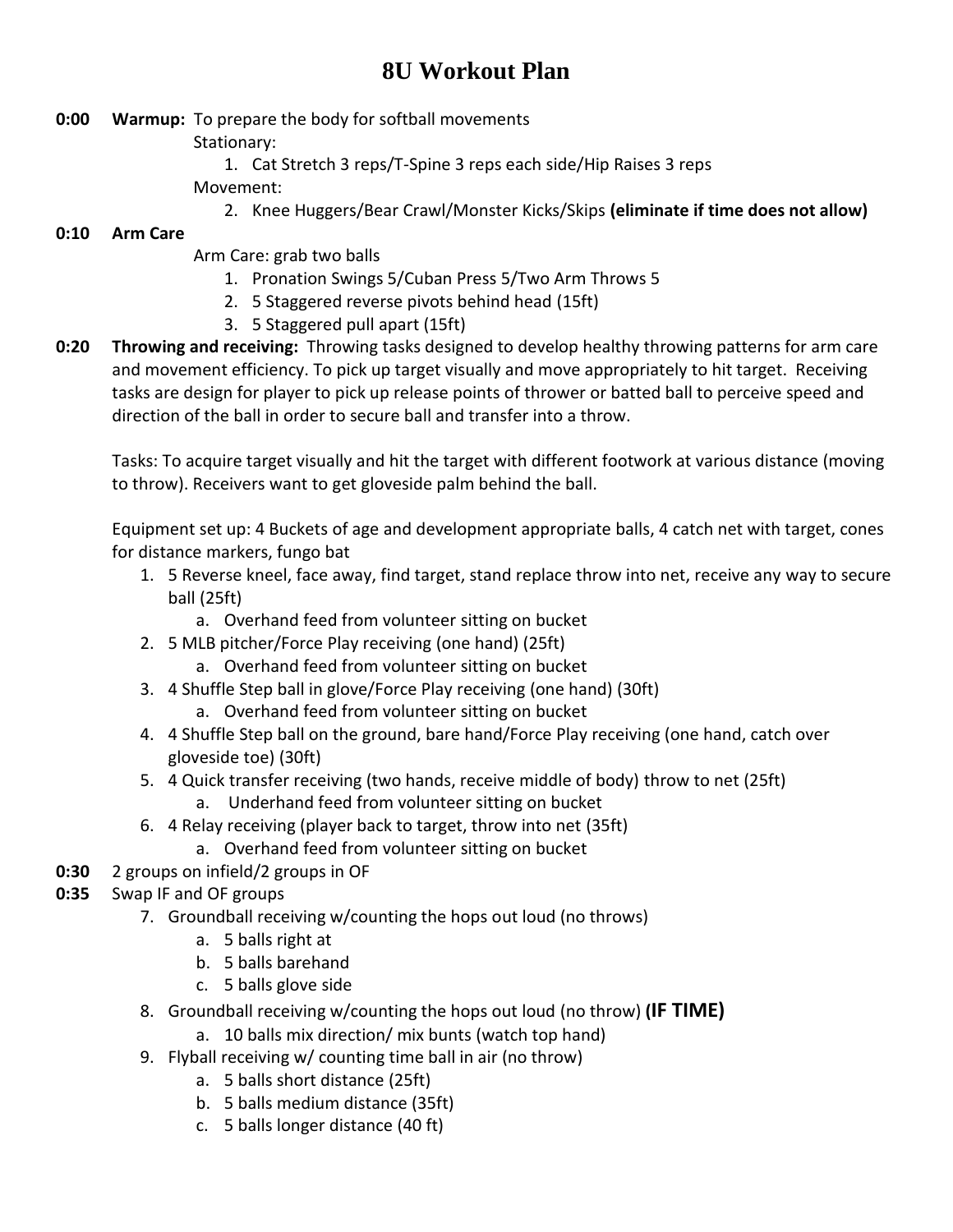## **0:40 HARD STOP: Wash hands**

**0:43 Hitting:** Purpose: To develop players internal visual cueing for perception of speed and direction of pitched ball. To provide intent to their swing, i.e. hit ball over the screen. A player's perception and intent will allow them to provide the movement necessary to accomplish task.

Tasks: Depending on age and ability level we ultimately want them to hit ball hard on a line head high or over front toss net. This can occur over any infielder's head depending on the location of the pitched ball. For inexperienced players we want make any type contact while swinging fast as they can into fair territory. Contact ability is the main focus, if consistent contact then impact quality (how hard and far) should be focus.

Equipment set up: 5 Buckets of whiffle and hard balls, 5 front toss screens, 5 catch nets for backstop, throw down home plates, 4 buckets for tosser to sit on, Cones set up at where infielders would be for visual targets

- 1. 5 outside pitches (coach toss from bucket)
- 2. 5 inside pitches (coach toss from bucket)
- 3. 5 high pitches (coach toss from bucket)
- 4. 5 low pitches (coach toss from bucket)
- 5. 5 slow pitches (lob) (coach toss from bucket)
- 6. If time 5 mixed speed and locations

## **1:00 END**

**\*REMINDER:** We are here to give them experience working towards completing a task. We are here to facilitate the environment for growth through task rich environment. Task failure gives them a chance to grow OVER TIME. IF they can complete the tasks GREAT! Celebrate and reinforce the PROCESS, not the task completion. We will be developing players with a growth mindset instead of a fixed mindset! Let the environment and tasks be their guide to figure out movement solutions. Remember perception drives movement! No point to give mechanical cues when the problem may be perception, they may not have information to move appropriately. When in doubt give visual cues, this will help them toward movement autonomy!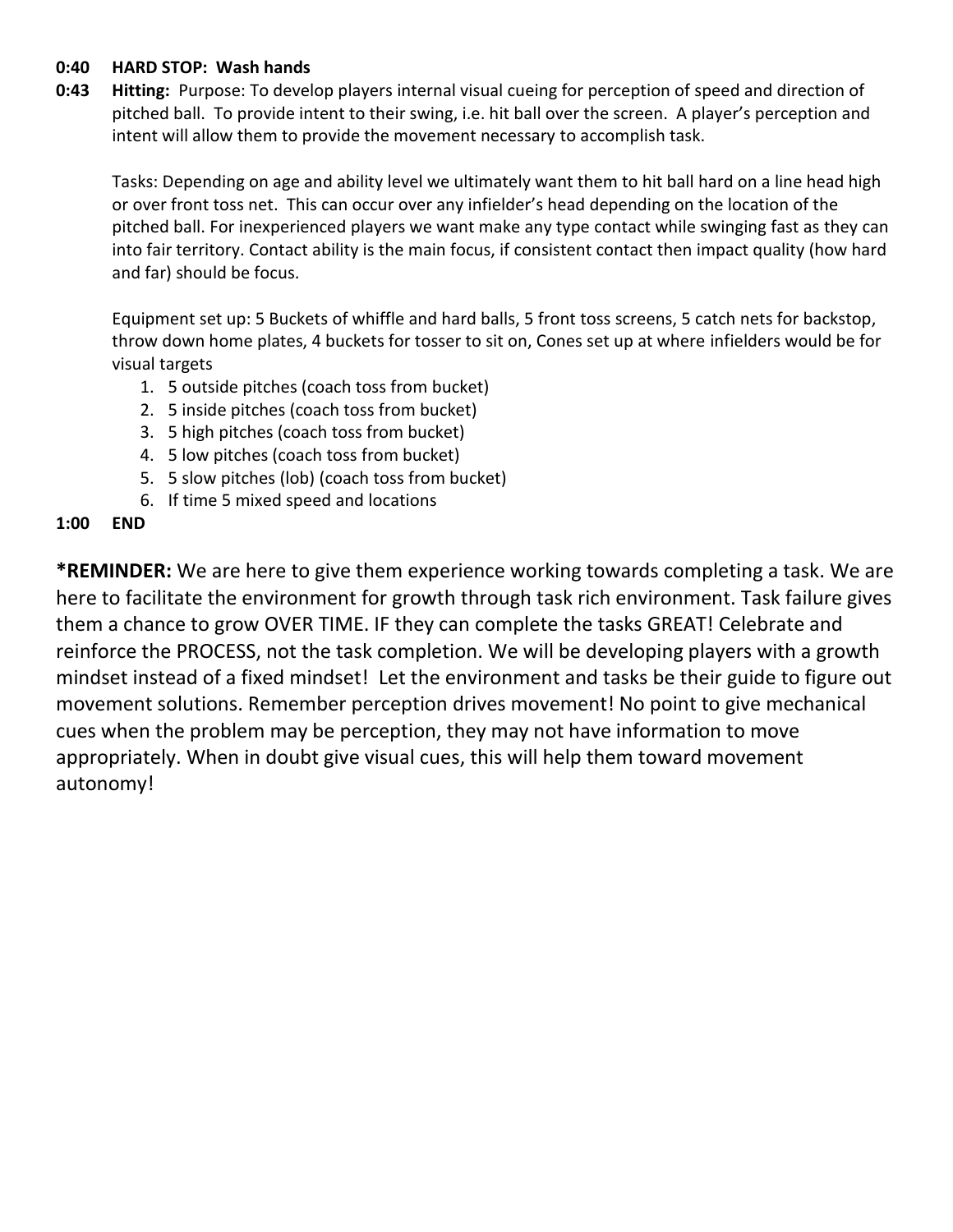